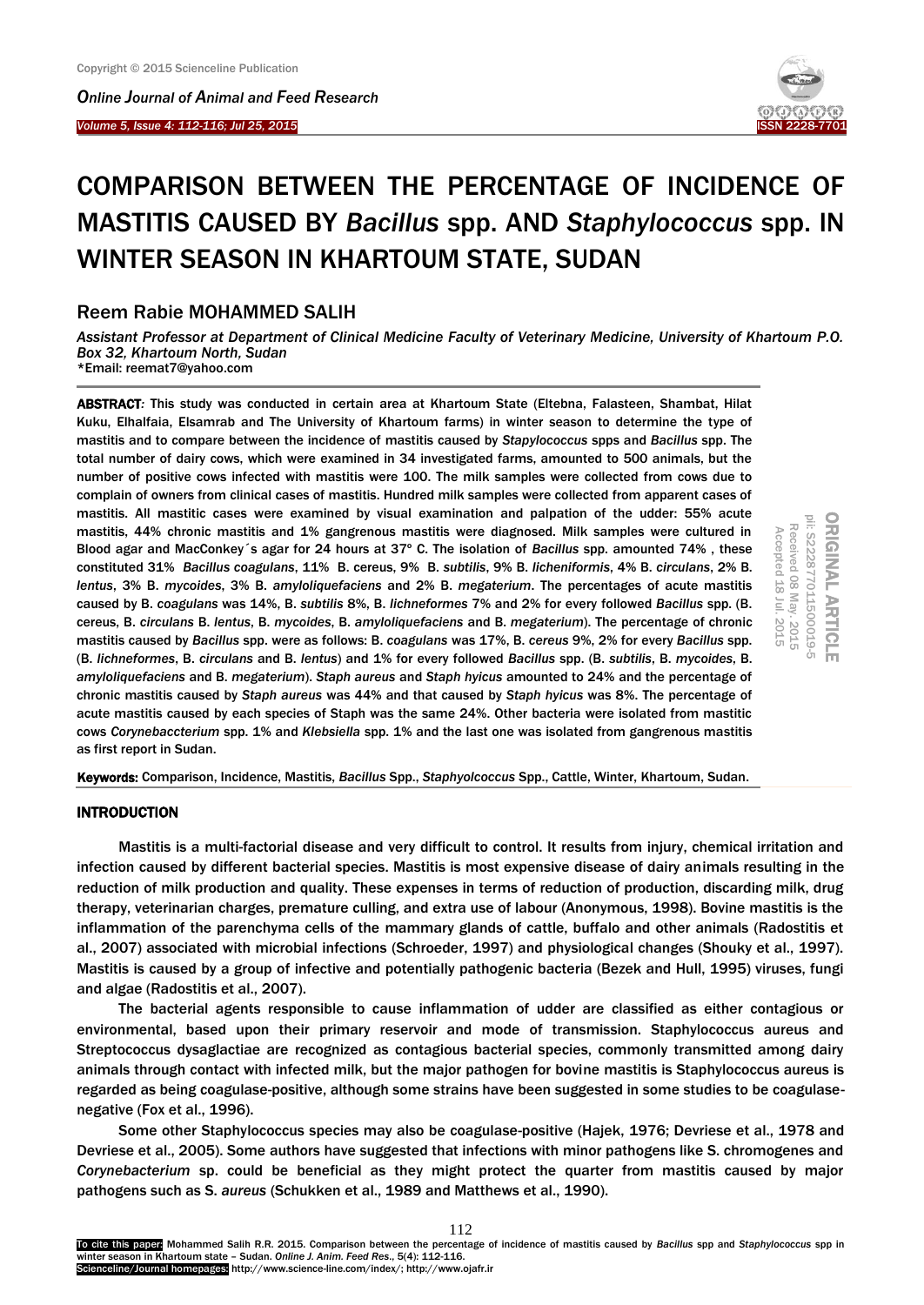#### MATERIAL AND METHODS

One hundred milk samples from clinical mastitis of cows were collected during 2008. Before collection of milk samples, the surroundings of teat canals were cleaned with antiseptics (spirit) and then first few drops of milk were discarded. The milk samples were collected in sterilized bijou bottles and brought to the Laboratory of the Department of Veterinary Microbiology, Faculty of Veterinary Medicine, University of Khartoum. The bacterial culture media were prepared and used for detailed investigation of bacterial organism by (Barrow and Feltham, 2003). Both, solid and broth media were used. In solid media: nutrient, blood and MacConkey's agars and while in broth medium: nutrient broth was prepared; cultured and colony characteristics were recognized.

A pure colony from cultured dishes was picked up and smeared on a cleaned glass slide and stained by Gram's Method of staining and staining characteristics were recorded. Furthermore, a few biochemical tests were also conducted to confirm the identification of bacterial organisms, for this purpose, oxidase, catalase, coagulase, indole, oxidation fermentation, urease, methyl red, acid production from sugars (Barrow and Feltham, 2003).

#### RESULTS

The five hundred samples which were examined and 100 cows were found positive for mastitis. Thirteen bacterial species were recognized from clinical mastitic milk samples of cows. The percentage type of mastitis and bacterial species identified from samples were: Percentage of different type of mastitis diagnosed during this study are shown in Figure 1 acute mastitis 55%, chronic mastitis 44% and gangrenous mastitis 1%. Figure 2 shows the percentage of isolated bacteria compared with *Bacillus* spp. The percentage of *Bacillus* spp. was 74%, *Staphylococcus* spp. 24%, *Corynebacterium* spp. 1% and *Klebsiella* spp. 1%. Figure 3 shows the percentage of isolated *Bacillus* spp. The highest one was *Bacillus coagulans* (31%). Figure 4 shows the percentage of acute and chronic mastitis caused by the isolated *Bacillus* spp. The percentage of acute mastitis caused by *Bacillus* spp. was higher than chronic mastitis. Figure 5 shows the percentage of *Staph* spp. and the type of mastitis caused by the isolated *Staph* spp. In this study the percentage of chronic mastitis caused by *Staph* spp. was higher than acute mastitis. The percentage of acute mastitis was found higher than chronic mastitis.



Figure 1 - Classification of mastitis according to the clinical state of the mammary gland





Figure 2 - Percentage of isolated bacteria compared with *Bacillus* spp. Isolated from 100 mastitic cows

113

To cite this paper: Mohammed Salih R.R. 2015. Comparison between the percentage of incidence of mastitis caused by *Bacillus* spp and *Staphylococcus* spp in winter season in Khartoum state – Sudan. *Online J. Anim. Feed Res*., 5(4): 112-116. Scienceline/Journal homepages: http://www.science-line.com/index/; http://www.ojafr.ir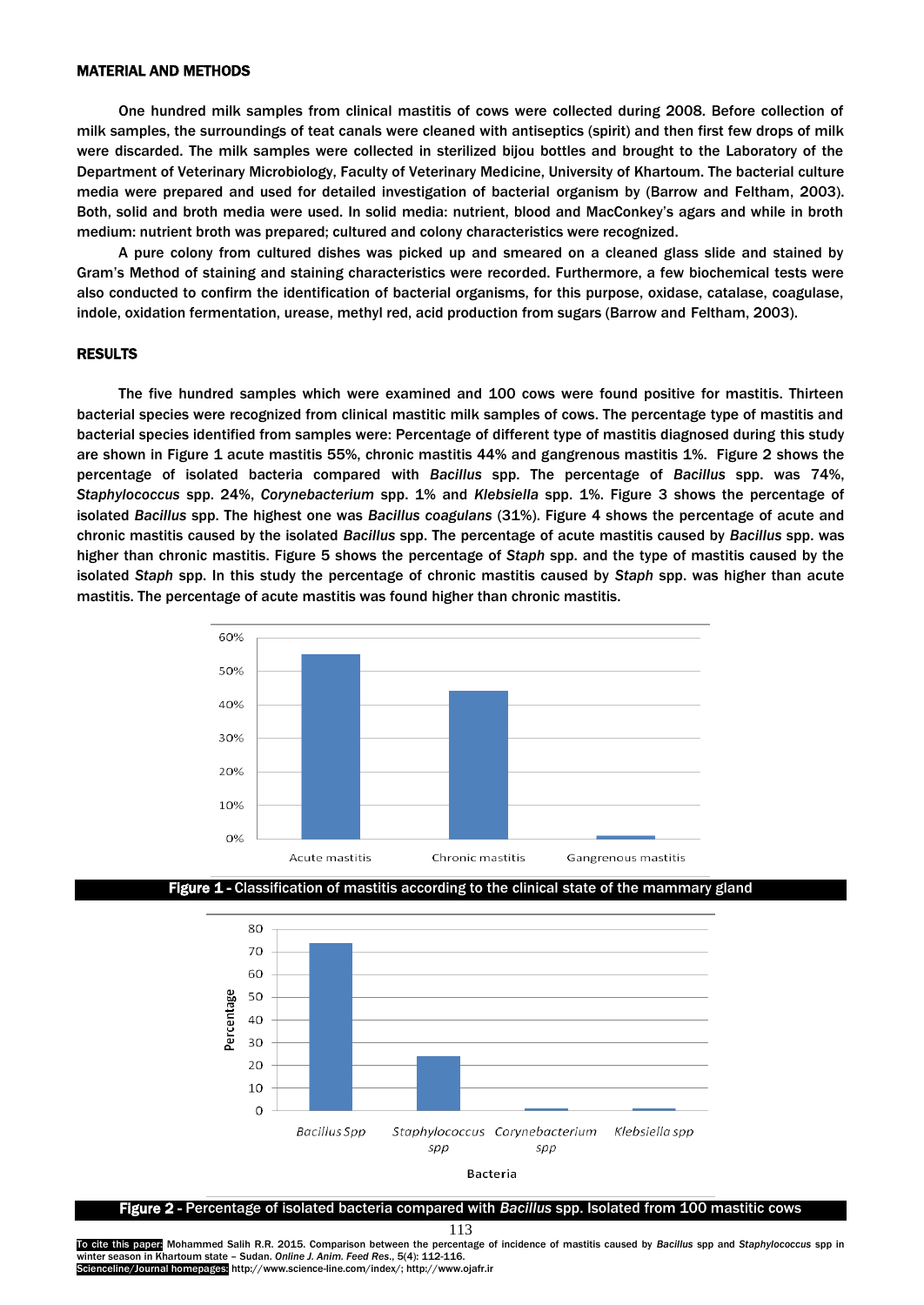

Percentage of type of mastitis caused by isolated Bacillus spp



Figure 4 - Percentage of acute and chronic mastitis caused by isolated *Bacillus* spp. from 100 mastitic cows



Figure 5. The percentage of *Staph* spp. and the type of mastitis caused by the isolated *Staph* spp.

114

To cite this paper: Mohammed Salih R.R. 2015. Comparison between the percentage of incidence of mastitis caused by *Bacillus* spp and *Staphylococcus* spp in winter season in Khartoum state – Sudan. *Online J. Anim. Feed Res*., 5(4): 112-116. Scienceline/Journal homepages: http://www.science-line.com/index/; http://www.ojafr.ir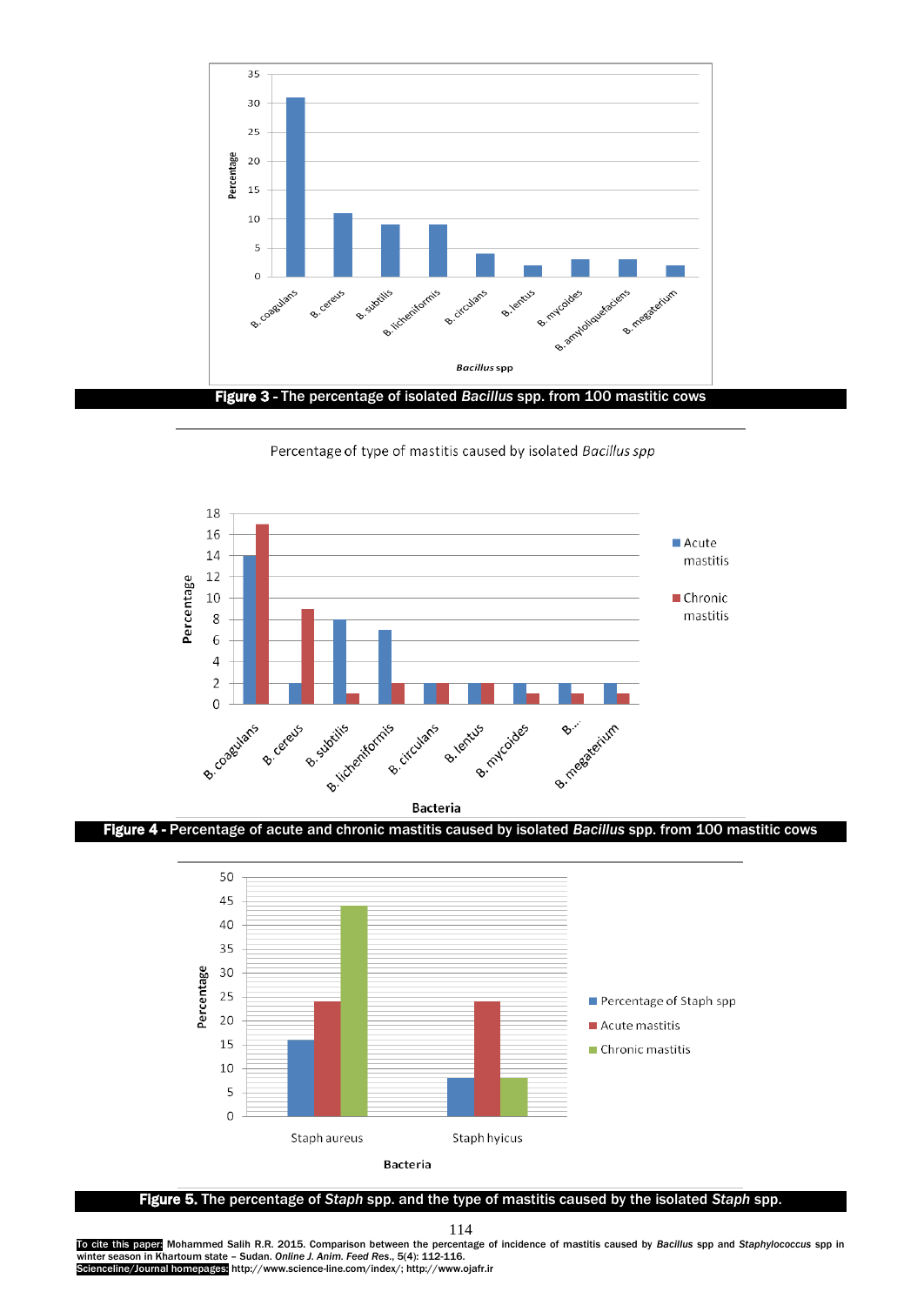#### **DISCUSSION**

Mastitis is an inflammation of the mammary glands regardless of the cause (Blood et al., 1983). It plays a very important role in human health and animal (Kromber and Grabowski, 2002). In this study the types of Staph spp. isolated from acute and chronic mastitis were *Staph aureus* and *Staph hyicus*. This agrees with the finding of (DaRong et al., 2010 and Jan et al., 1998). (Radostits et al., 1994) mentioned that *Staph aureus* is the first microorganism incriminated in bovine mastitis. A predominance of Staph aureus mastitis in cows has been reported by (Watts, 1988; Falade et al., 1989 and Carlos, 1990). Elsayed, (2000) isolated *Staph aureus* and *Staph hyicus* from 499 milk samples from different domestic animals: cows, sheep, goat and camels. (AlAyies, 2004) isolated *Staph aureus* (73.7%) and *Staph hyicus* (6%) from 100 bovine mastitic milk samples. On conclusion this study confirmed the role of Staphylococcus spp. as a cause of mastitis in bovine. The percentage of incidence of bovine mastitis was high according to our findings after examinations.

*Bacillus* species are widely distributed in nature and most species exist in soil, water, dust, air, feces and on vegetation. The first case reported by Brown and Scherer (1957) was attributed to the introduction of the organism during treatment of chronic intra-mammary infections when a single plastic syringe was used by a dairy farmer to infuse the quarters with an antibiotic solution. In this study nine species of *Bacillus* were isolated from acute and chronic mastitis, this in agreement with (Jan et al., 1998). The percentage of incidence of *Bacillus coagulans* was high and this confirms the findings of (Nail et al., 2003). Also *Bacillus* cereus was also isolated by (Nail et al., 2003; Jasper et al., 1972 and Schiefer, 1976). Other species of *Bacillus* were isolated like, B. *licheniformes*, and this in accord with results of (Jones and Turnbull, 1981; Logan, 1988; Nail et al., 2003 and Parvanta, 2000). The isolation of *Bacillus alvei*, B. *subtilis*, B. *megaterium* and B. *cereus* during this study in agreement with (Elgadasi, 2003). B. *licheniformis*, B. *amyloliquefaciens*, B. *circulans*, B. *lentus* and B. *mycoides*, to the best of our knowledge for the first time to be recorded for mastitis in cow in Sudan.

#### REFERENCES

- AlAyis AAM (2004). Studies on Staphylococci associated with bovine mastitis in Khartoum State. (M.V.SC). Thesis, University of Khartoum.
- Barrow GI and Feltham RKA (2003). Cowan and Steel's manual for identification of medical bacteria. 3rd (ed) Cambridge press.
- Bezek DM and Hull BL (1995). Peracute gangrenous mastitis and chelitis associated with enterotoxin secreting Staphylococci. Canad. Vet. J. 36: 106-107.
- Blood DC, Radostits OM and Henderson JB (1983). Veterinary Medicine, 6th ed. Bailliere Tindal, London. P: 451.
- Brown RW and Scherer RK (1957). A report of two cases of acute mastitis caused by *Bacillus* cereus. Cornell Vet., 47: 266.
- Carlos ADM (1990). Characteristic of Staphylococcus aureus from subclinical bovine mastitis in Brazil. Br. Vet. J., 146: 443-448.
- DaRong C, Shan YZ, Zhao HY, Wen WD, Zhi XM, Zhi RS and Huai CS (2010). Prevalence of bacterial infection responsible for bovine Mastitis. African Journal of Microbiology Research, 4 (11): 1110-1116.
- Devriese L A, Hajek V, Oeding P, Meyer S and Schleifer KH (1978). Staphylococcus hyicus (Sompolinsky 1953) Comb. Nov. and Staphylococcus hyicus subsp. chromogenes subsp. nov. Int. J. Syst. Bacteriol., 28: 482- 490.
- Devriese LA, Vancanney M, Baele M, Vaneechoutte M, De Graef E, Snauwaert C, Cleenwerck I, Dawyndt P, Swings J, Decostere A and Haesebrouck F (2005). Staphylococcus pseudointermedius sp. nov., a coagulase-positive species from animals. Int. J. Syst. Evol. Microbiol. 55: 1569-1573.
- Elgadasi SDG (2003). Identification of bacteria isolated from mastitic milk of cattle, sheep and goats in Khartoum State and study of antimicrobial sensitivity. (M.V.Sc). Thesis, University of Khartoum.
- Elsayed NI (2000). Staphylococcal species in normal and mastitic milk of some domestic animals. (M.V.Sc). Thesis, University of Khartoum.
- Falade S, Nwanaza L and Wulaya A (1989). The incidence of bovine mastitis in Kenya. Bull. Anim. Hlth. Prod. Africa., 26: 55-61.
- Fox LK, Besser TE and Jackson SM (1996). Evaluation of a coagulase-negative variant of Staphylococcus aureus as a cause of intramammary infections in a herd of dairy cattle. J. Am. Vet. Med. Assoc. 209: 1143-1146.